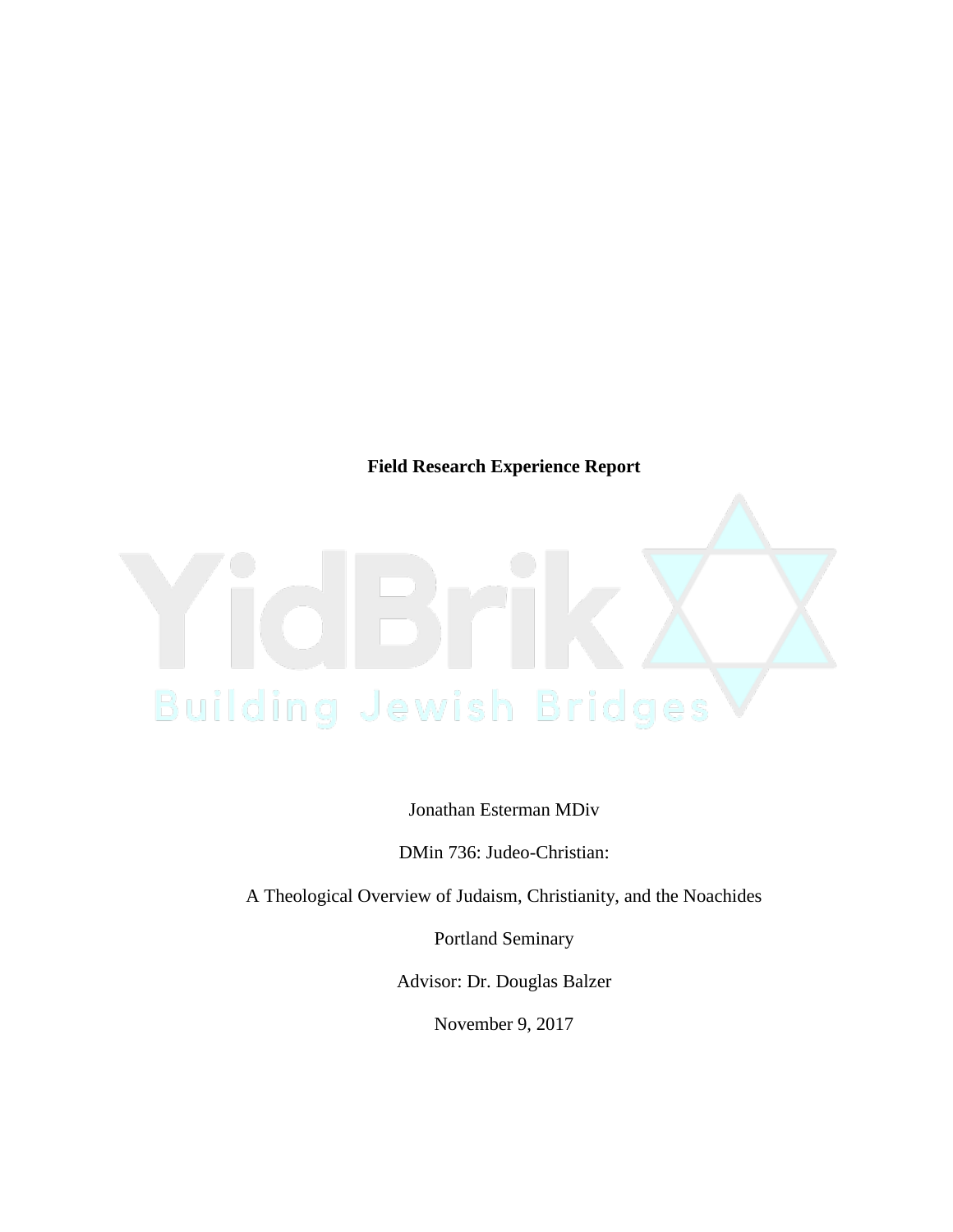# **Contents**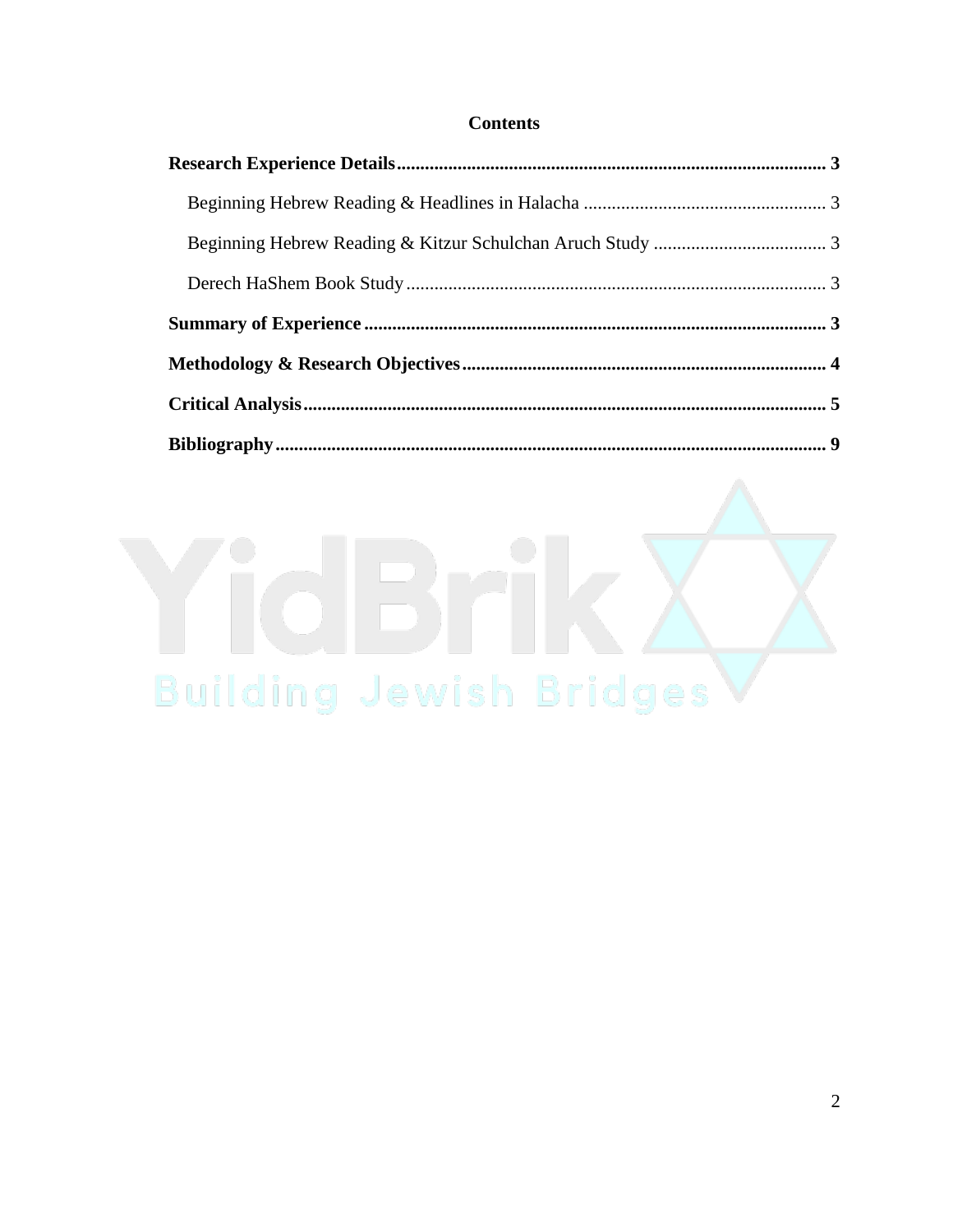#### **Research Experience Details**

#### Beginning Hebrew Reading & Headlines in Halacha

Dates & Times: Wednesdays 7:30 PM – 9:30 PM from August 30, 2017 through October

25, 2017.

Beginning Hebrew Reading & Kitzur Schulchan Aruch Study

Dates & Times: Shabbos 4:15 PM – 5:30 PM from September 9, 2017 through November

4, 2017.

<https://www.facebook.com/groups/kitzurstudy/>

### Derech HaShem Book Study

Dates & Times: Wednesdays 8:00 PM – 9:00 PM from November 1, 2017 through

November 29, 2017.

[http://www.kesserisrael.org/derech-hashem](http://www.portlandkollel.org/events/)

## **Summary of Experience**

For my Field Research Experience, I opted to learn more about practical living within Halacha.<sup>1</sup> To accomplish this, I have been reading through the Kitzur Schulchan Aruch<sup>2</sup> with a group of men each week to gather more of what it means to live Judaism. Within the  $KSA$ ,  $3I$ have learned that there are drastically different expectations for Jews, non-Jews, and those caught in-between.

<sup>1</sup> Jewish Law

- <sup>2</sup> Abridged Code of Jewish Law
- <sup>3</sup> Kitzur Schulchan Aruch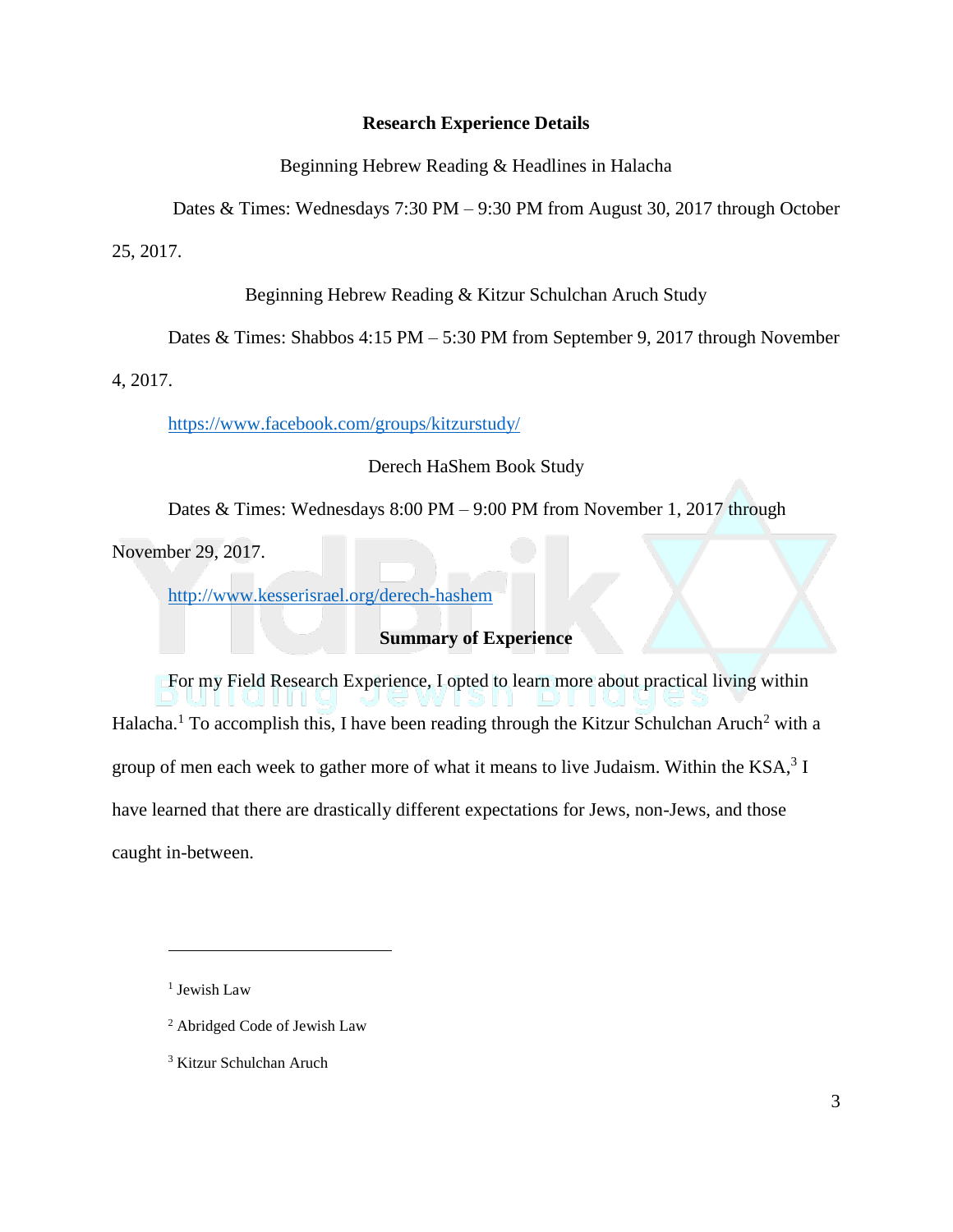Another learning opportunity has been the continuation of the Wednesday night group. Originally Mesora, then Jewish Medical Ethics, this term the group focused on the application of Halacha within headlines, such as unlocking the phone in the San Bernardino case and so forth. This class looks at a situation and then evaluations all the Halacha that could impact the case. Additionally, to prepare for the High Holidays as well as find a cohesive connection in the community, this same group has been studying basic Hebrew reading in part on Wednesday night but also on Saturday afternoons (in between prayer services). The goal is to be able to read the Hebrew print pages in a Siddur (names of letters as well as meanings of words are part of a more advanced class in the future).

Lastly, for the month of November the Wednesday classes are paused for permit participation in a book study at the Orthodox synagogue. The book is part of required reading for those on a conversion path and covers the basics in Jewish philosophy in this community.

#### **Methodology & Research Objectives**

Jewish theology is quite diverse and agnostic of granular control and oversight. While Orthodox Judaism in particular has an overarching Beis Din,<sup>4</sup> each Orthodox community has its own minhag<sup>5</sup> and rabbinical rulings. The Portland Orthodox community is no different. However, despite this diversity, there are general components that define the Jewish faith.<sup>6</sup>

<sup>4</sup> House of Judgement, Court in Israel

<sup>5</sup> Tradition of observance.

<sup>6</sup> One in particular is the "13 Principles of the Jewish Faith" by Rabbi Moses ben Maimonides (Rambam).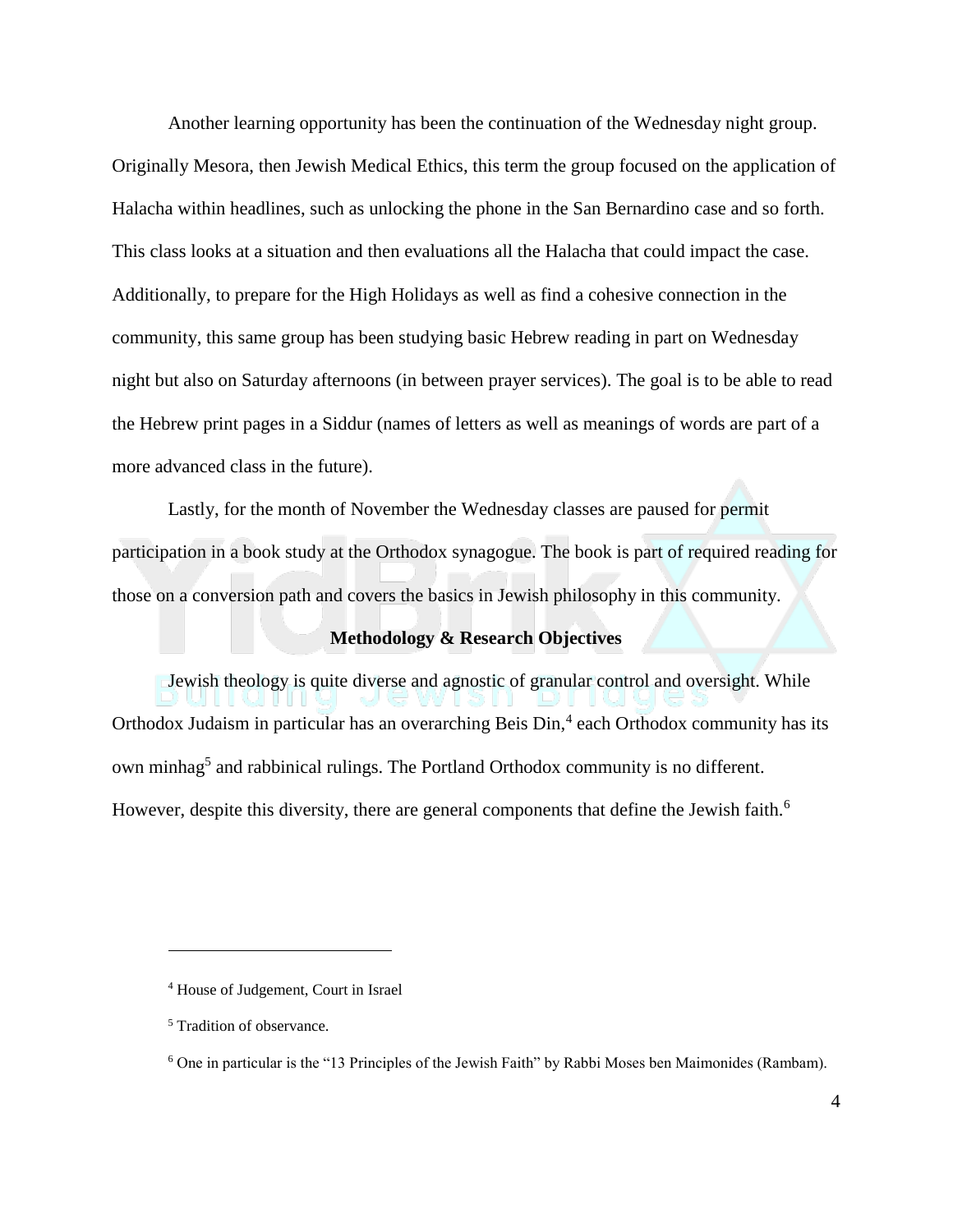Additionally, the Noachide Laws<sup>7</sup> are widely accepted as Halacha for goyim.<sup>8</sup> Thus, within Judaism and Jewish theology at large, there are two main categories of observance: Jews that hold to some level of Torah and mitzvoth observance and non-Jews that follow the Noachide Laws, thus being considered "Noachides."

This is the focal point of my research for this module: engage the community and learn the expectations on halacha application as well as cultural implications for Jews within a Jewish lifestyle and non-Jews within a Noachide framework. To accomplish this, I participated in several courses on halacha that include detailed differences of requirements for Jews compared to Noachides or even those on the path of conversion. These experiences are all religious in nature since the status of Gerim<sup>9</sup> and Noachides hinges not on Jewish cultural inclusion but rather religious acceptance.

## **Critical Analysis**

These field research experiences have aligned with my path of study and research, pairing well with my term readings and guiding me in my module goal of defining the religious framework that encompasses Judaism and the Noachide walk and how (if) Christianity fits into the mix. A primary question that guided me in my research was how Christianity is interpreted in the Jewish community and how to adjust the view, if necessary, of Christianity. This ties in

<sup>7</sup> Seven laws given to Noah and his offspring post-Flood.

<sup>8</sup> Yiddish term for non-Jews. The term "Gentile" is generally discouraged in Jewish circles due to its association with Roman-Greek linguistic structures and its root application describing "non-Christians" within the Roman Empire.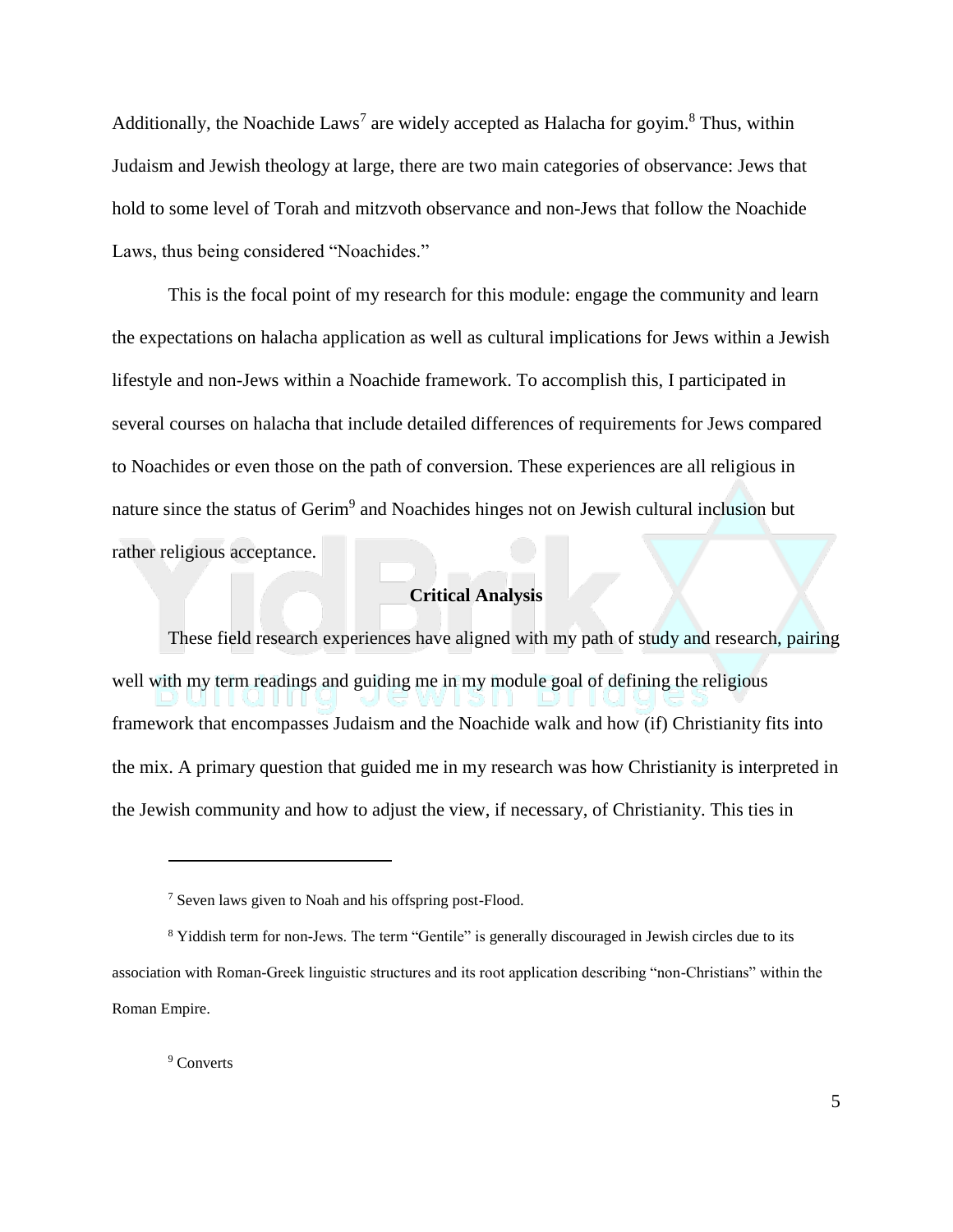closely with my dissertation work. In the process of my research and field experience, I encountered a number of views of non-Jews, ranging from a blanket view of pagans/idolaters to a more nuanced view of some having Jewish souls and others being enlightened to follow a different path. I found diverse views even within the context of the Portland Orthodox community. By and large, however, the general view of the community is that there are Jews and non-Jews (yids and goys, being the Yiddish translation). For the Yiddish (as in the Jews) in the neighborhood, much of Yiddish life is filled with communal engagement, regular davening, and studying.

Not much attention is given to the "goyish" neighbors, particularly on "Rabbi Row."<sup>10</sup> This is the general view of Christianity as well – a disinterest in the religion and its adherents.. Of the non-Jews who participate in the community, it is mostly in Kollel-related as well as other community courses/programs. These individuals can be broken down into three main "camps," to so say: those on the path to conversion (Gerim), the Noachides who stay engaged, and the visitors who are more often than not tied to "Jews for Jesus." In my experiences since April, however, I have heard of missionary attempts but not seen them. Additionally, I have not come across Noachides in particular but rather goyim interested in either becoming Noachide or becoming frum (usually the latter).<sup>11</sup> Thus, within my experiences in the local community, there are a high number of converts as well as a handful of those interested in conversion. This follows the seemingly traditional life of Portland Jews, of which the Orthodox synagogue, Kesser Israel,

<sup>&</sup>lt;sup>10</sup> Not literally named this row, "Rabbi Row" is where all but one of the Rabbis live, as well as most of the Orthodox community.

 $11$  The term best suited for being modest, observant, and engaged in Orthodoxy.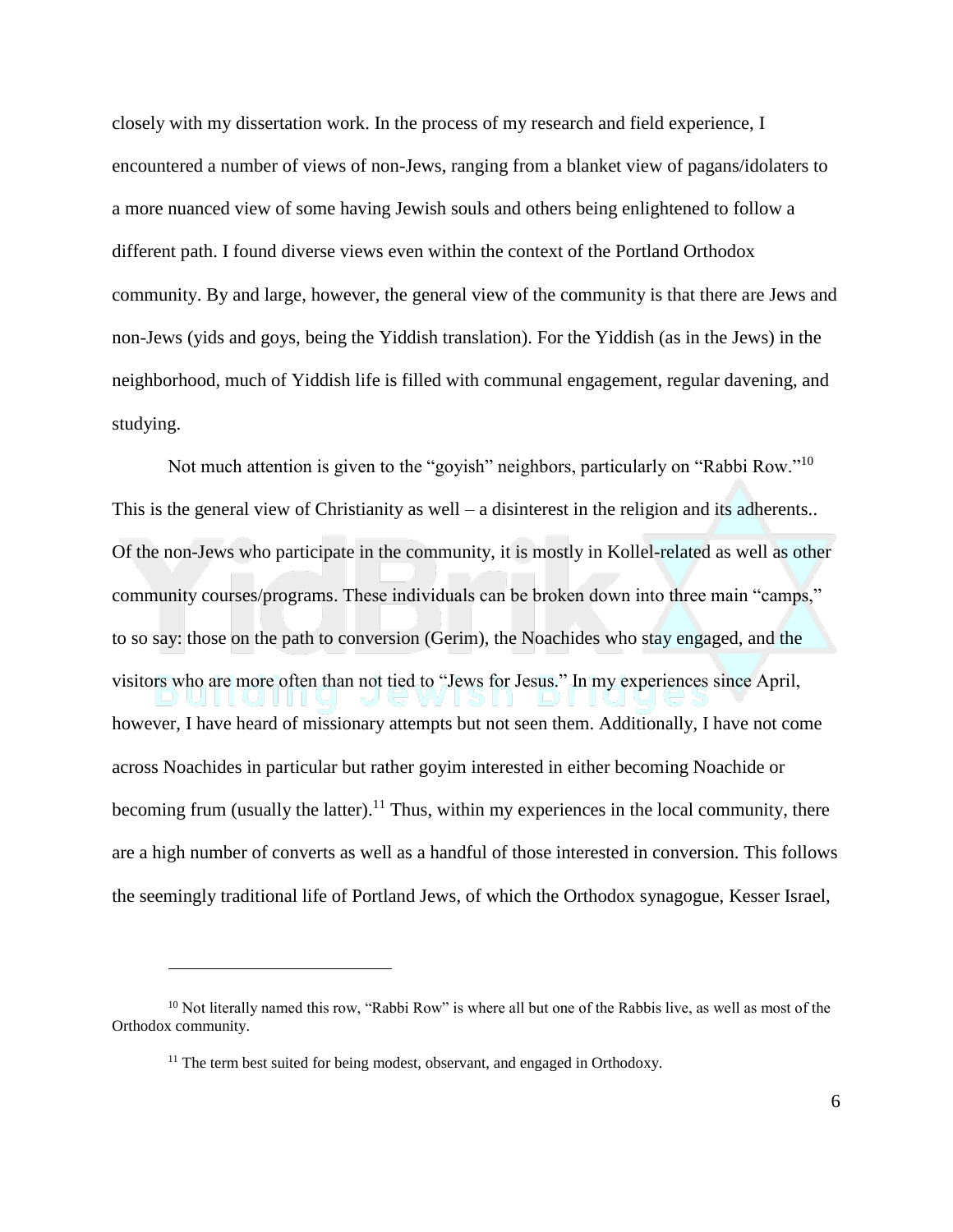is a handful of  $FFB<sup>12</sup>$  with the majority being split evenly between  $BT<sup>13</sup>$  and Ger. Many count BT and Ger in a single category<sup>14</sup> as both have to (re)learn the derech HaShem,<sup>15</sup> but within this community the difference is clearly noted.<sup>16</sup>

The ending question that this research leaves me is where to go next with Christianity. The theological implications are clear: in order for Christians to be considered Noachides, they must follow the Noachide laws.<sup>17</sup> The question is then whether or not Christians follow the laws of Noah. If not, can they? I intend to address this inquisition more fully in the academic essay for this module, but suffice to say my thesis statement is that Christianity, from a certain point of view, can be considered a Noachide faith. This has significant implications that must be considered: (i) Christianity must clearly define doctrines on the Incarnation and the Trinity in a way that is compatible with Jewish theology, (ii) Christians must acknowledge more than one path to "salvation" and that the Jews have their own pre-existing covenant, and (iii) Christians must require Jews to observe Judaism and non-Jews to have the choice of conversion or the path of the Noachides. Can Christianity overcome this? Maybe. As my academic essay will tie in with

 $12$  Frum From Birth – being raised in Orthodoxy.

 $13$  Ba'al Teshuva – non-observant Jews who return to Orthodox living.

<sup>14</sup> Sarah Bunin Benor, *Becoming frum how newcomers learn the language and culture of Orthodox Judaism* (New Brunswick, NJ: Rutgers University Press, 2012).

<sup>15</sup> Path/Way of G-d

<sup>&</sup>lt;sup>16</sup> A BT can be called for Aliyah, or to come up for a Torah portion, as well as be part of a minjan (ten males Jews are required for davening Kaddish. In smaller communities, this can be challenging. Those on the path of conversion cannot count until after the conversion is completed (a process that usually takes between one and five years).

<sup>17</sup> Aryeh Kaplan and Abraham Sutton, *The handbook of Jewish thought* (Brooklyn, NY: Moznaim Pub. Corp., 1979).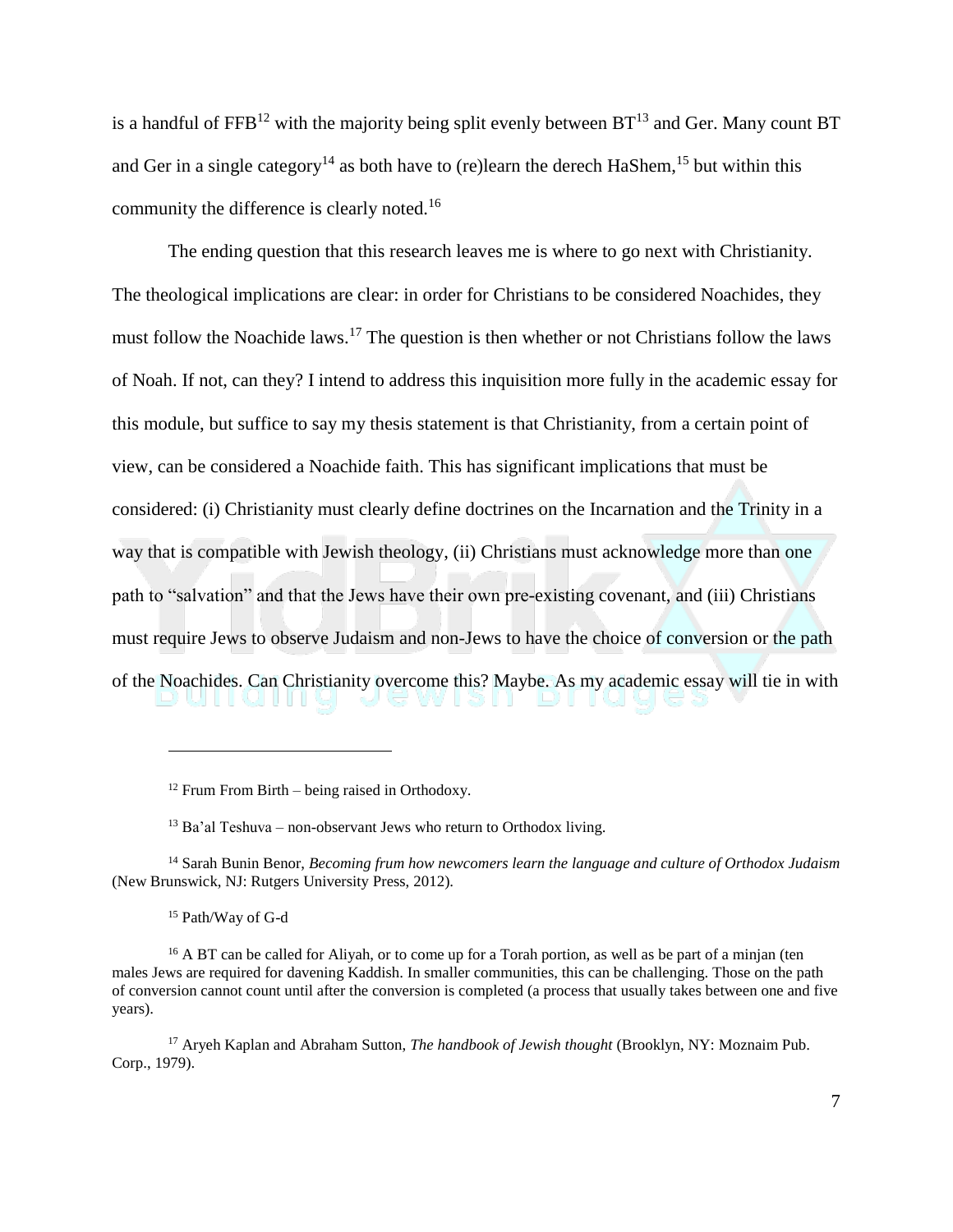this term's readings, much of Christian theology today is not historical or biblical, but rather traditional and rooted in historical revisionism of the Roman government.<sup>18</sup>

In the course of my field research, I have discovered that Judaism, the Noachide path, and those stuck in-between (those converting or considered non-Jewish but encouraged to covert, such as myself), are all quite different than the outside would view it, yet again affirming that one must step into the culture in order to fully comprehend it.



<sup>18</sup> Bart D. Ehrman, *Forged writing in the name of God: why the Bibles authors are not who we think they are* (New York: HarperOne, 2011).